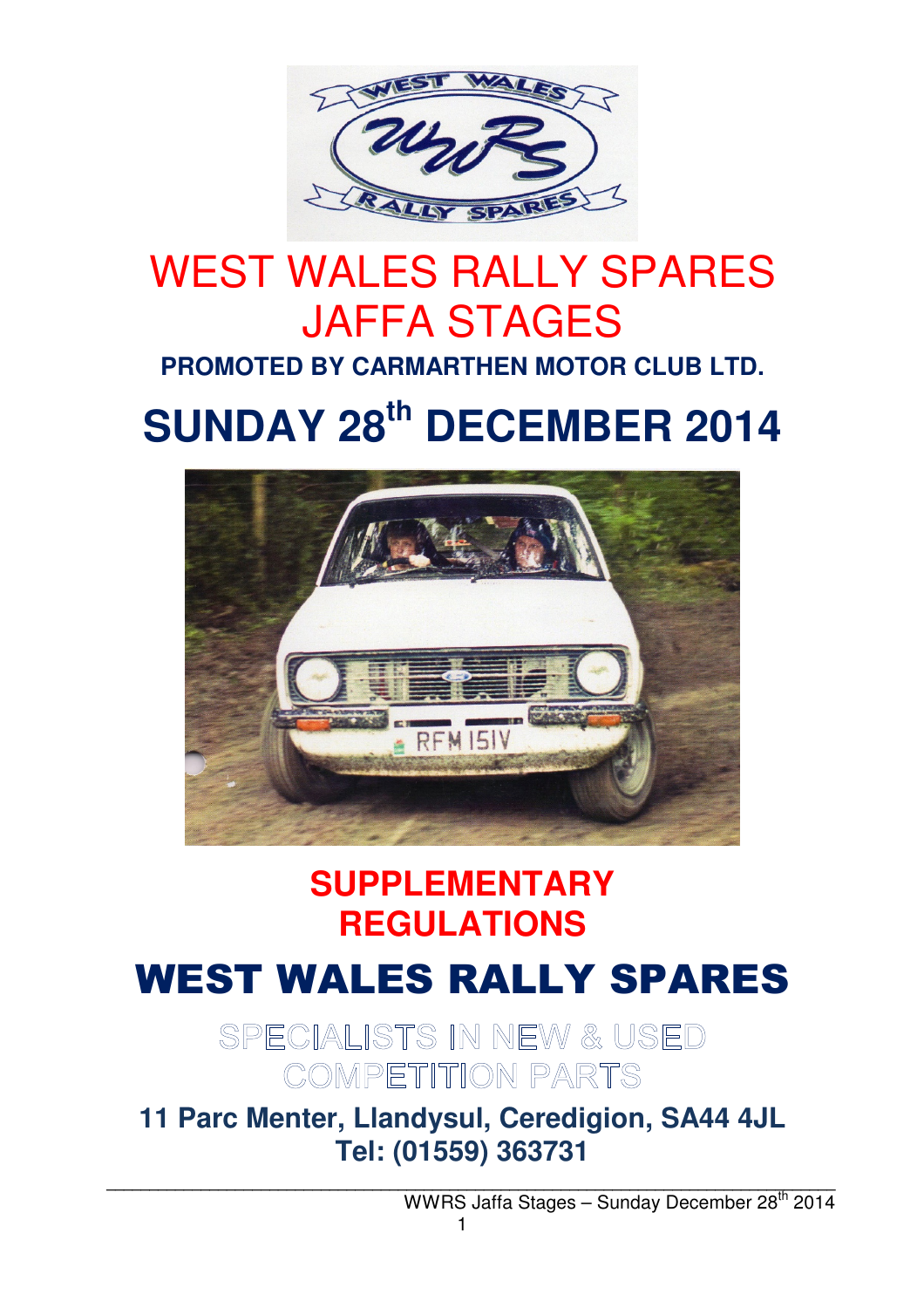### **WWRS JAFFA STAGES 2014**

### **SUPPLEMENTARY REGULATIONS**

#### **1. ANNOUNCEMENT**

Carmarthen Motor Club Ltd will organise a National B permit Stage Rally on Sunday 28<sup>th</sup> December 2014.

#### **2. JURISDICTION**

The meeting will be held under the General Regulations of The Royal Automobile Club Motor Sports Association Ltd (MSA) (incorporating the provisions of the International Sporting Code of the FIA), these Supplementary Regulations and any written instructions that the organising club may issue.

#### **3. AUTHORISATION**

MSA Permit Number: TBA

#### **4. ELIGIBILITY**

The event is open to:

- (a) All fully elected members of the organising club.
- (b) All fully elected members of clubs within the W.A.M.C.
- (c) All fully elected members of clubs within the A.S.W.M.C.

Competition Licences (National B status or higher), club membership cards and Championship Registration card(s) (if applicable) will be inspected at signing-on.

#### **5. SCRUTINEERING AND SIGNING-ON**

Scrutineering and signing-on will take place at The Welsh Motorsports Centre at Pembrey on Sunday 28<sup>th</sup> December 2014 between 06.30 and 09.00. Any competitor not signed on one hour before his start time may be excluded. First car starts at 09.30.

Competing cars do not require road fund licences. MOT Certificates (if applicable) and Registration Documents must be available for inspection at scrutineering.

#### **6. ROUTE**

Cars will start at 30 second intervals.

The event will comprise approximately 45 miles in 5 special stages on private property in the form of concrete and tarmac surface roads at the Welsh Motorsport Centre at Pembrey. Each stage may contain up to 100 metres of unsurfaced roads. These stages will be timed to an accuracy of less than 1 minute in accordance with R31.1.3.

The event will start and finish at the Welsh Motorsport Centre at Pembrey (159/396 033).

#### **7. CLASSES**

The event will consist of 8 classes as follows:

- Class 1 Cars up to 1400 cc
- Class 2 Cars 1401 to 1600 cc.
- Class 3 Cars 1601 to 2000 cc with normally aspirated 4 cylinder 8 valve engines and 2 wheel drive.
- Class 4 Cars 1601 to 2000 cc not complying with class 3.
- Class 5 Cars 2001 cc and over two wheel drive.
- Class 6 Cars 2001 cc and over four wheel drive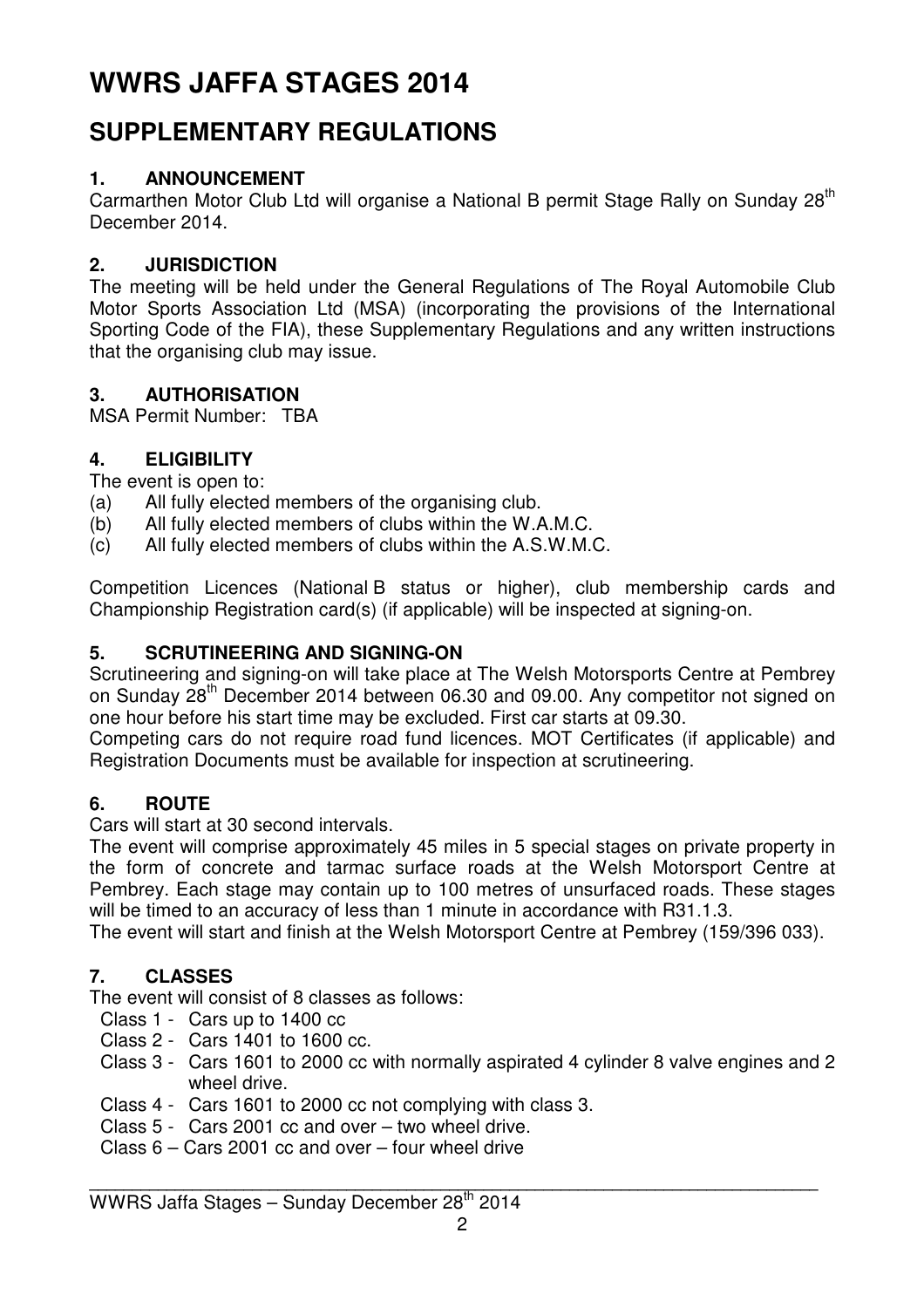Class 7 - Road rally cars as defined in the rules of the 2014 Welsh Clubman Tarmacadam Championship.

Class 8 - Historic rally cars complying with R49

All forced induction engined cars, will be subject to an equivalency factor of 1.7 times the cubic capacity of the engine in determining the capacity class of the car concerned.

#### **8. TROPHY RALLY**

A trophy class will run over stages 4 and 5, and will be open to any competitor who retires on stages 1 to 3, subject to the car being re-scrutineered and permission being granted by the Clerk of the Course. There will be no awards given in this class as it is intended purely to give those who retire early in the event to have an opportunity to give their car a run.

#### **9. AWARDS**

Awards will be presented as follows: 1st overall **1st overall** Awards for driver and co-driver 1st in each class and control of the Awards for driver and co-driver 2nd in each class and co-driver and co-driver and co-driver and co-driver 3rd in each class and computer and conditional and conditional example and conditional example and co-driver Best all ladies or mixed crew Awards for driver and co-driver No crew may win more than one of the above awards.

#### **10. ENTRIES**

The entry list opens on publication of these regulations and closes initially on Wednesday  $17<sup>th</sup>$  December 2014. The entry fee is £215. Late entries may be accepted at the discretion of the organisers up to Thursday 25<sup>th</sup> December 2014 although any such late entries will not be included on the seeded entry list. All entries must be made on the official entry form and accompanied by the appropriate fee. Entry places may not be reserved by telephone.

The Entries Secretary of the Meeting to whom all entries must be sent is Ryland James, Cartref, Bethlehem Road, Pwll Trap, St Clears, Carmarthenshire, SA33 4AN (Tel: 01994 230966/07773 346878 or E-mail rylandjms@aol.com ).

The maximum entry for the meeting is 70 plus 10 reserves. The minimum is 40. The minimum for each class is 3. Should any of the above minimum figures not be reached, the organisers have the right to either cancel the meeting or amalgamate classes as necessary.

Entries will be selected on receipt.

Entries cancelled in writing before the closing date for entries will be entitled to a full refund less £20. Entries cancelled after the closing date will not be refunded unless the vacant place is filled by a reserve. The above procedure will also apply to reserves who will be notified as soon as possible of vacant places.

Final instructions and entry list will be posted to the crew member indicated on the entry form in the week prior to the event and will carry the same force as these regulations.

#### **11. OFFICIALS**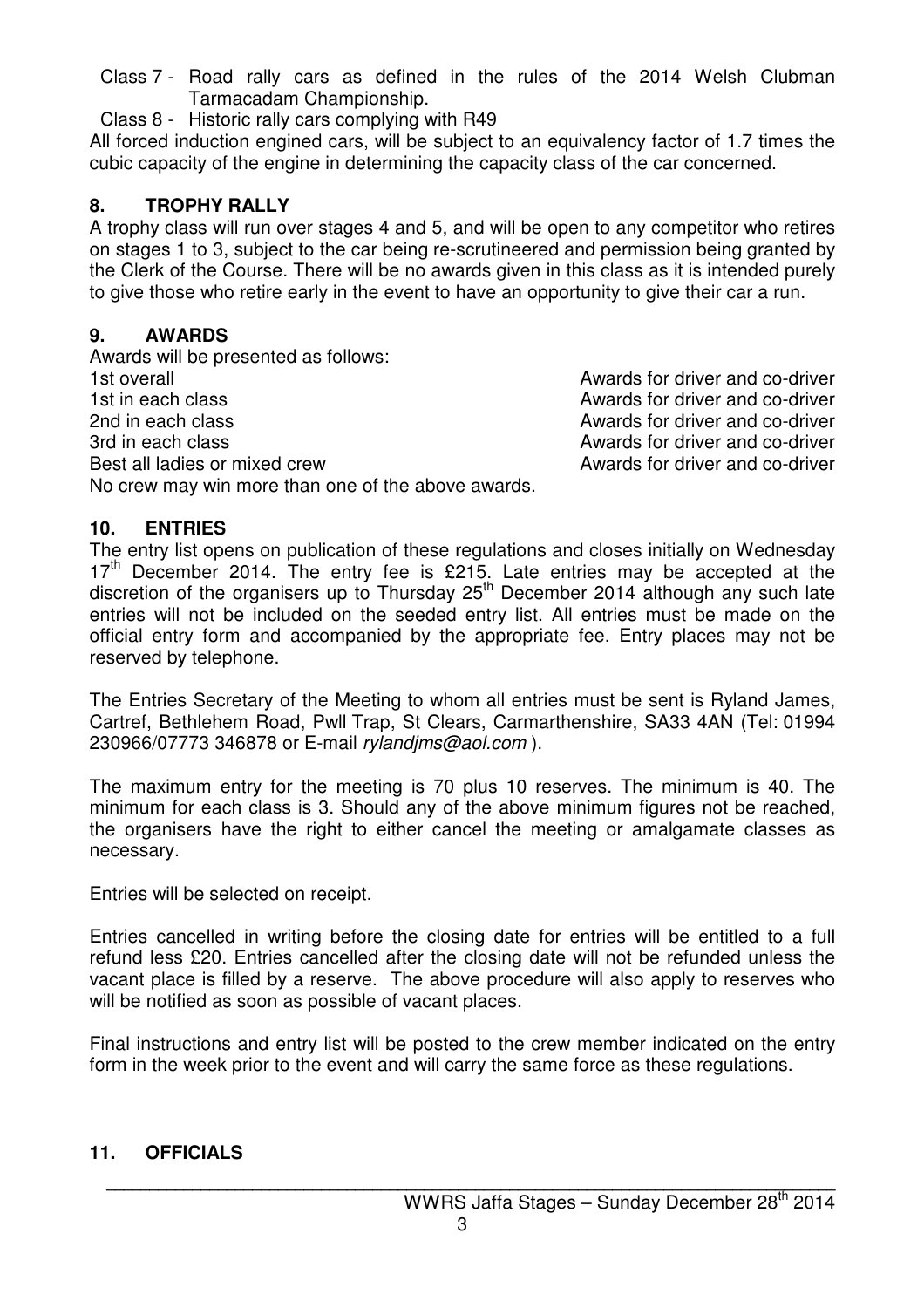MSA Steward: T.B.A. Club Stewards: Ian Howells and Mike Kennett Clerks of the Course: Mike Griffiths Tel: 01554 754421(H) and Chris Long Tel: 01792 425416(H) Assistant Clerks of the Course: Gareth Evans and Dai Roberts Secretary of the Meeting: John Butler-Jenkins, 3 Porth-y-Plas, Llanstephan Road, Carmarthen, SA31 3PW. Tel:01267 232601(H) Entries Secretary: Ryland James Tel: 01994 230966 (H)/07773 346878 (M) Chief Marshal: Clive Morris 01559 384326 (H) MSA Scrutineers: Alun Morgan MSA Timekeeper: Gethin Rees Chief Medical Officer: Marcus Lewis Judges of Fact: To be displayed on official notice board Vehicle eligibility: Alun Morgan Environmental scrutineer: Rob Duke Radio Co-ordinator & Safety Officer: Kevin Hughes Results Service: Amserwyr Modur Cymru

#### **12. RESULTS**

Provisional results will be published at the Welsh Motorsport Centre, Pembrey in accordance with D26.1.2 and any protest must be lodged in accordance with C5 and appeals in accordance with C6. Results will be sent by e-mail to all competitors providing e-mail addresses with their entries and will appear on the Carmarthen Motor Club website (www.carmarthenmotorclub.co.uk) following the event. Printed copies of the results will only be posted out if specifically requested via the event Entry Secretary.

#### **13. DOCUMENTATION**

Entrants will be supplied with a Route diagrams and time cards at signing on. These documents will provide all the necessary information to enable competitors to comply with R33.1.

Competitors may be required to make up lateness at rest halts.

#### **14. SERVICING**

Servicing is defined as work being carried out on the car by any person other than the competing crew, or the use of any parts or tools not carried in the competing car. There will be one service area where work may be carried out by the Service Crew of the competing car.

Crews may work unassisted on their own cars as described in R38.2.

#### **15. IDENTIFICATION**

Competitors will be identified by 9" high black numbers on a white background on both sides of the vehicle (not supplied). Competitors will be responsible for maintaining these identifications in a legible condition during the event and their removal after the event or upon retirement. Competitors will also identified by high visibility numbers supplied by the organisers **to be fixed on both rear side windows**.

#### **16. CONTROLS AND TIMING**

The event will be run using Target Timing (R31).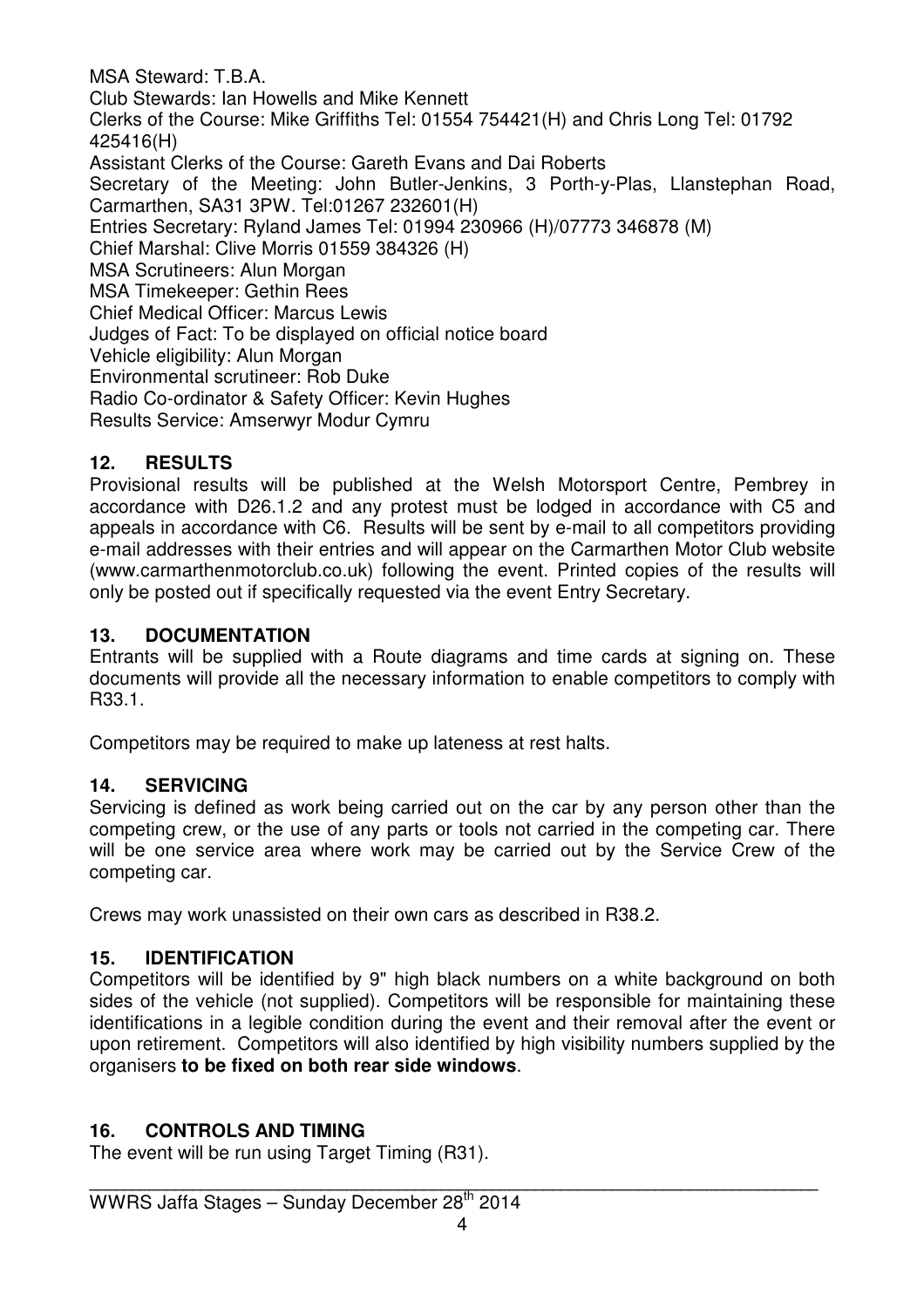The rally will be divided into Road Sections and Special Stages.

All controls other than Passage Controls (PCs) and Route Checks will be Time Controls (TCs). Each road section will be allotted a Target Time based on approximately 28 mph average or less and a competitor can calculate his Due Time of arrival at any TC by adding his Target Time to his actual time of departure from the preceding TC. On any Road Section following a Special Stage three or four minutes extra will be allowed over the set average speed to account for any delays at the Special Stage Finish.

All Special Stages will have a Bogey Time set at 75 mph and a Target Time set at approximately 30 mph. Competitors will receive penalties as follows:-

- (i) Under Bogey Bogey Time
- (ii) Over Bogey under Target Actual Time Taken
- (iii) Over Target Target Time(No extra time penalties)

However, excess lateness taken over Target on Road Sections and Special Stages is cumulative and once lost cannot be regained.

When accumulated lateness between any two adjacent Main Controls exceeds the permitted maximum of 5 minutes a competitor will be excluded.

Should any recorded time not be legible or not appear authentic the organisers may use any means at their disposal to establish a time.

The following titles shall describe the various types of Time Controls:

(See Drawing nr 29.1.4 for description of signs).

- (a) Main Controls (MC Signs 1 and 2)
- (i) Main controls will be situated at the Start and Finish of the Rally, immediately before and after any Rest Halt/Service Area, or at any other specified point.
- (ii) At an MC after a rest halt Competitors will restart at 30 second intervals in order of their arrival at the MC immediately preceding that halt.
- (iii) Each competitor will be given a due starting time from any MC and the difference between this time and his actual starting time will be counted towards exclusion for overall lateness. Also a time penalty will be applied.
- (iv) Competitors not excluded by reason of having accumulated more than the maximum allowed lateness will restart (subject to 17(a)(iii) above) from any MC with zero lateness, i.e. lateness is only accumulated between two adjacent MC's.
- (b) Special Stage Arrival Controls (SSA Signs 1 and 2) On arrival at SSA a competitor will receive an arrival time only when he is ready to start the stage (helmets on etc.). A competitor who is early may wait for his Due Time subject to R30.3.1. A provisional start time for the stage will be allocated in accordance with R31.2.11. He must then proceed immediately to the Start Line.
- (c) Special Stage Start Control (SSS Sign 3)
	- At the SSS a Competitor will be given a start time for the Stage in hours, minutes and seconds and will normally coincide with the provisional time allocated at the arrival control. Once a competitor has clocked in at an SSA the competitor must be ready to start the stage except as laid down in R31.2.11. Notwithstanding regulation R25.7, the starting procedure for special stages shall be replaced by traffic lights in accordance with the following procedures and sequence. The 30 second warning will not be given. With 15 seconds to go the Red light comes on. With 10 seconds to go the Red light stays on and the five Amber lights come on. With 5 seconds to go the Red light goes out. From 5 seconds to zero the Amber lights count down the last 5 seconds. At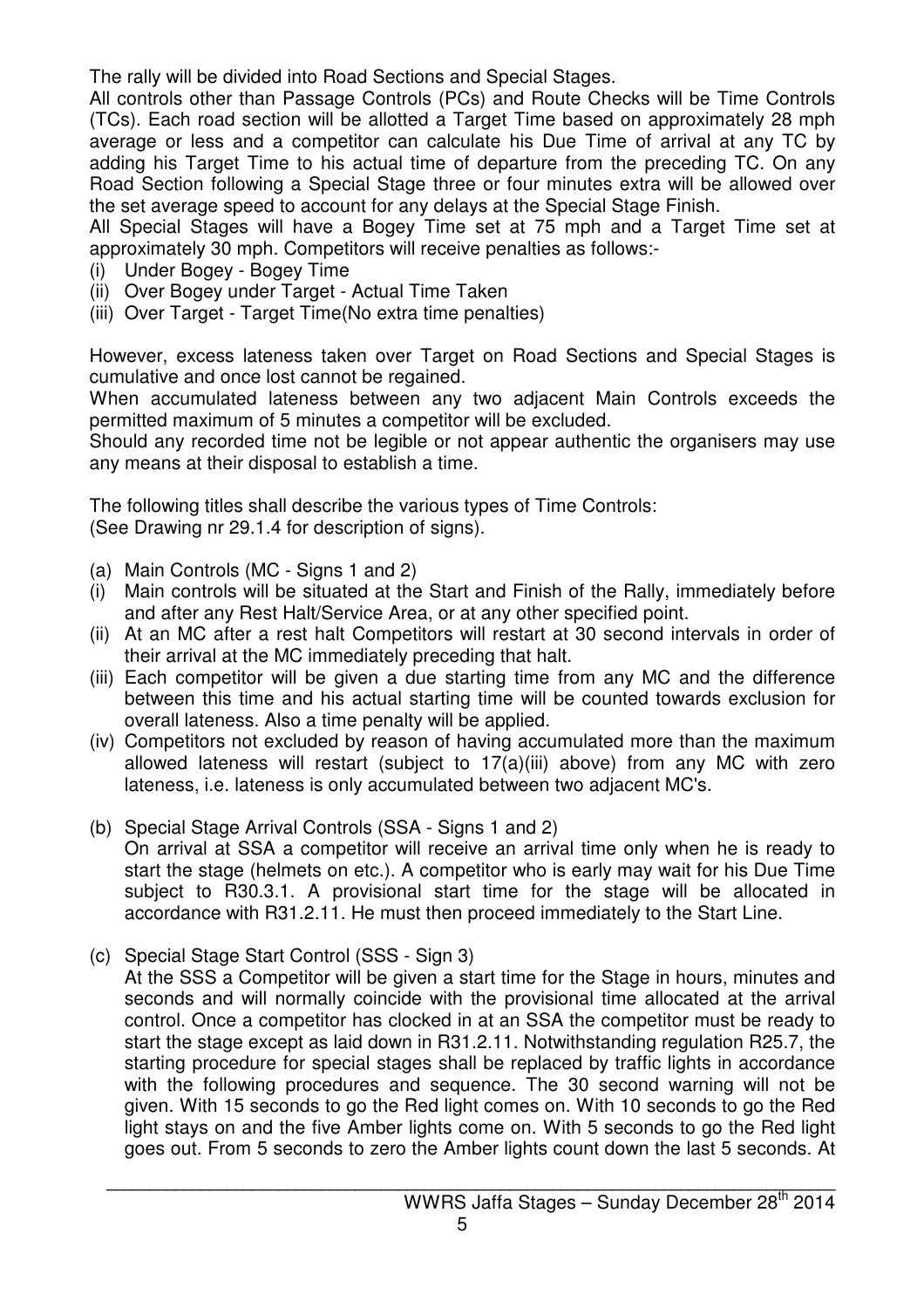zero seconds the Green light comes on to signal go. The green light remains on for 5 seconds

 As each section is timed separately the time taken from SSA to SSS is Dead Time and delays are automatically allowed for. The control area between Sign 1 at the SSA and Sign 3 at the SSS will be parc ferme

(d) Special Stage Finish Control (SSF - Signs 4, 5 and 7)

 At the SSF a competitor will receive his finish time in hours, minutes and seconds. This time in hours and minutes will be his start time for the following Road Section. Any competitor who fails to stop at the STOP Line must not, under pain of exclusion, reverse to the stop line, but must return on foot.

(e) Passage Control (PC)

 At certain points indicated in the Road Book the organisers may establish PCs in order to collect Time Cards from competitors or for other purposes. There will be no official times recorded at these controls, but a competitor failing to provide the necessary documents at any PC will be deemed not to have visited that control.

It is a competitor's responsibility to ensure that his times are correctly recorded and handed in when and where instructed. Once a time has been accepted by a Competitor NO FURTHER CLAIMS WILL BE ENTERTAINED. Any adjustment caused by a Timekeeper's error MUST be made at the Control in question.

Caution boards may be used to give advanced warning of hazards and will be sited in accordance with R29.2.2.

#### **17. PENALTIES**

Competitors will start with zero marks. Classification for the order of merit will be by reference to total marks lost, the winner being the competitor with the least total penalty.

Penalties will be as Chart R32.2 except:

1) Not complying with a requirement of the Road Book or these SR's for which no other penalty is specified - 5 minutes

The following offences will carry a penalty of Exclusion from results:

- 2) Not reporting at or not providing proof of visiting a control or check
- 3) Servicing contrary to SR15
- 4) Contravention of R5.4, R25.3, R25.5 or R25.6.
- 5) Accumulated lateness (in excess of target time) between any two adjacent Main Controls of more than 5 minutes

To be classified as a finisher a car with its crew must complete the course without incurring the penalty of exclusion and hand in a completed damage declaration form with the final time card.

#### **18 G.R. MODIFICATION**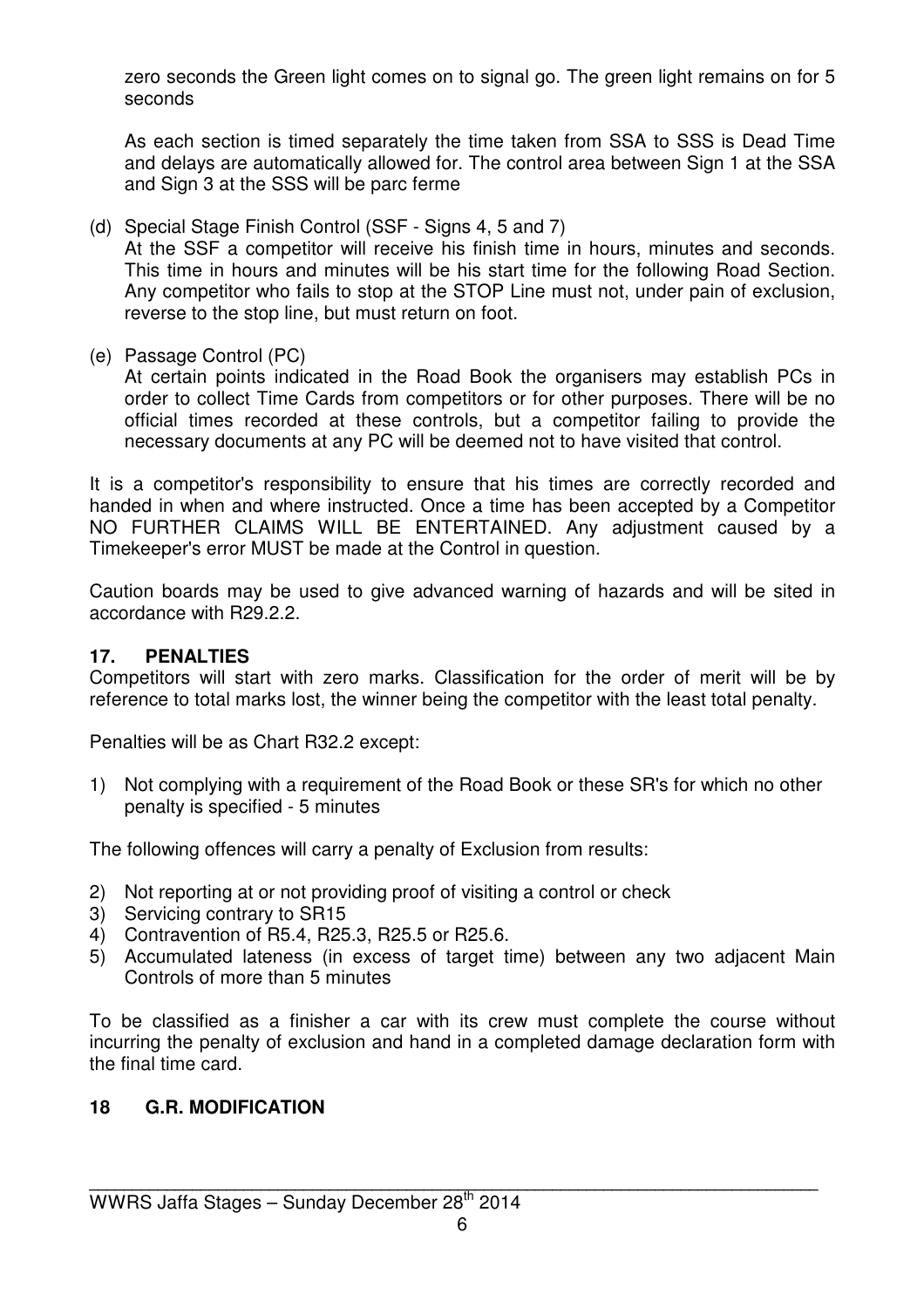R5.4.3 - Either crew member may drive during the competition subject to both crew members holding licences to permit that person to drive. Co-drivers intending to drive on special stages shall advise the entry secretary at Signing-on.

R31.2.5 - Reduced to 5 minutes.

R30.1 - Controls will close 5 minutes after due time of arrival of last car

#### **19. DAMAGE DECLARATION**

Competitors will be required to complete and sign a report declaring that they have not been involved in any incident resulting in damage to private property or injury to persons or animals or alternatively giving details of any such incident where damage or injury has occurred (R40.1.3). Any information given will not incur a penalty but failure to hand in a duly completed form will be penalised by exclusion (Chart R32.2p).

Competitors who do not report at the finish are required to forward the report to the Secretary within 72 hours of the event, unless they have been involved in an incident in which case details must be given to the organisers the same day. Competitors who fail to reply will be penalised by a fine of £100.00 R40.1.4.

#### **20. JUDGES OF FACT AND DRIVING STANDARDS OBSERVERS**

Judges of Fact and Driving Standards Observers may be appointed by the organisers and will be on duty to observe and report upon any competitor considered to be in contravention of the regulations for the event in accordance with G10, G11, R24.7.1 to R24.7.10 & R24.8.1 to R24.8.3. Details of Judges of Fact and Driving Standards Observers will be displayed at signing-on.

#### **21. DRIVING ON THE RACE CIRCUIT WITH DEFLATED TYRES ETC**

Under the conditions our contract of hire for the venue with B.A.R.C. Pembrey Ltd no competitor with a deflated tyre or mechanical problems likely to cause damage to the race circuit is to enter any part of the circuit forming part of a Special Stage. Any competitor who breaches this condition may be reported to the Stewards of the Meeting who may impose a penalty of exclusion from the event.

#### **22. YELLOW FLAG PROCEDURE**

The Yellow Flag procedure as R24.4.5 and R25.6.4 will apply on all stages. On passing a yellow flag displayed by a marshal wearing a marshals' tabard, the driver must immediately and significantly reduce speed as well as being prepared to stop at any time.

#### **23. PROCEDURE ON ENCOUNTERING A MAJOR ACCIDENT**

Competitors are reminded of regulation R25.4 to R25.4.9:

"R25.4 – Competitors must carry an A4-size white board with a red SOS on one side and black OK on the other (letters to be a minimum of 12cm high with a minimum stroke width of 1.5cm), with means to secure them on display for oncoming Competitors.

R25.4.1 – In the case of an accident where urgent medical attention is required, the red SOS sign should be displayed as quickly as possible to alert following cars and aid any helicopter attempting to assist.

R25.4.2 – Any crew that sees a red SOS sign displayed on a car, or sees a major accident where both crew members are inside the car but not displaying the SOS sign, must immediately and without exception stop to give assistance.

R25.4.3 – All following cars must also stop and the second car arriving at the scene must inform the next radio point.

R25.4.4 – Subsequent cars must leave a clear route for emergency vehicles.